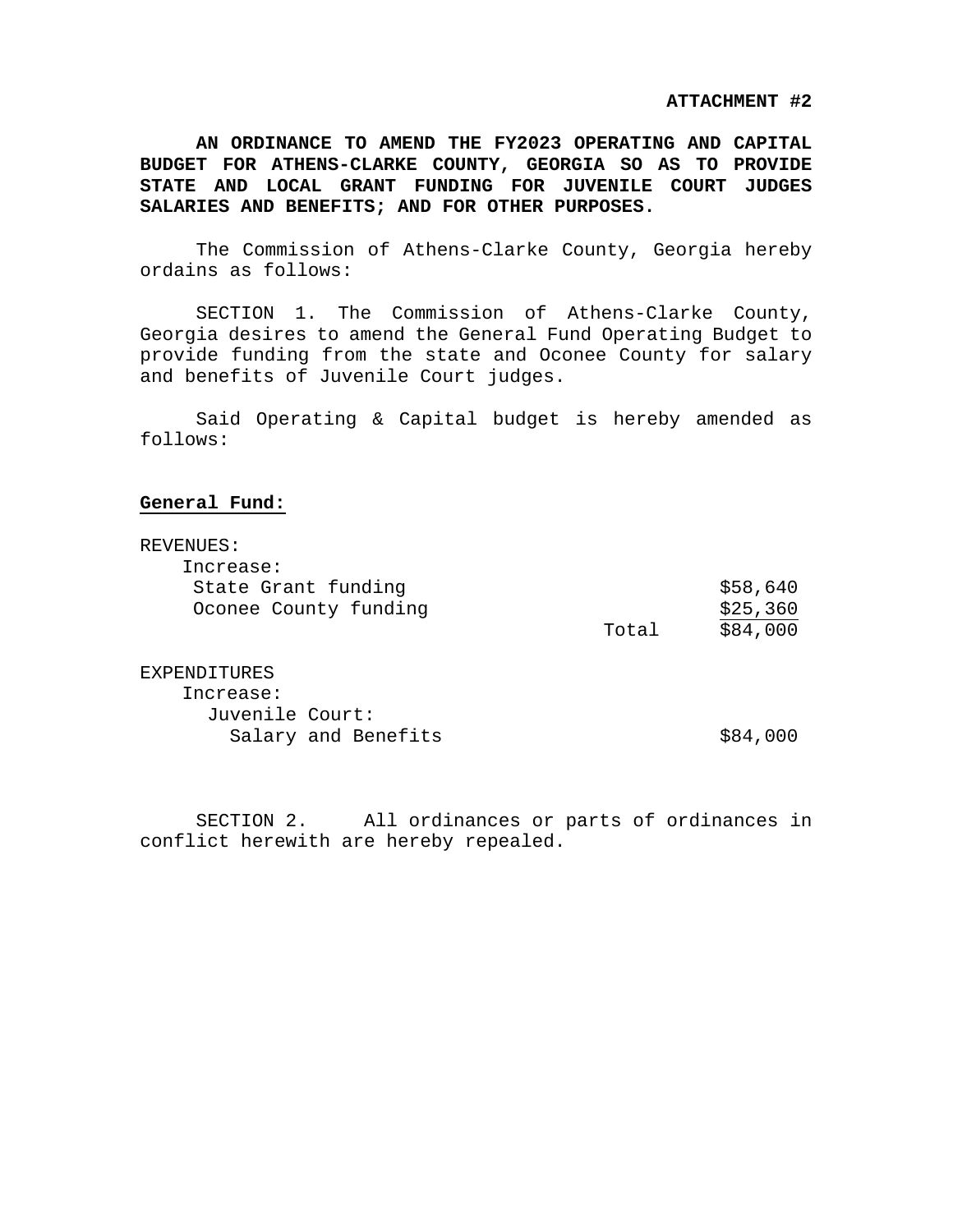# **THE UNIFIED GOVERNMENT OF ATHENS‐CLARKE COUNTY COMMISSION AGENDA ITEM**

**SUBJECT:**  Intergovernmental Agreement Between Oconee County and the Unified Government of Athens‐Clarke County ‐ Juvenile Court Judge Cost Sharing

**DATE:**  April 27, 2022

#### **BUDGET INFORMATION:**

| <b>REVENUES:</b>        | \$100,000     | <b>State Grant</b>                                    |  |
|-------------------------|---------------|-------------------------------------------------------|--|
|                         | \$25,360      | Oconee County based on case load                      |  |
|                         | \$125,360     | TOTAL available for salaries of juvenile court judges |  |
| EXPENSES:               |               |                                                       |  |
| ANNUAL:                 | \$84,000      | Part-time Juvenile Court Judge                        |  |
|                         | \$142,800     | Full-time Judge (already on ACCGov payroll)           |  |
|                         | \$226,800     | TOTAL (approximate for Judges salaries)               |  |
|                         | \$84,000      | Approximate cost to add part-time                     |  |
|                         |               | judge to ACCGov payroll                               |  |
| CAPITAL:<br>OTHER:      |               |                                                       |  |
| <b>FUNDING SOURCES:</b> | Oconee County | State Grant (Council of Juvenile Court Judges)        |  |

#### **COMMISSION ACTION REQUESTED ON:** June 7, 2022

## **PURPOSE:**

To request that the Mayor and Commission:

- a. Authorize the execution of the Intergovernmental Agreement between Oconee County and the Unified Government of Athens‐Clarke County (ACCGov) for the Juvenile Court judges cost sharing (**Attachment #1**);
- b. Authorize moving the part-time judge position from Oconee County to ACCGov's payroll;
- c. Approve a budget amendment (**Attachment #2**) to the FY23 Operating Budget for Juvenile Court; and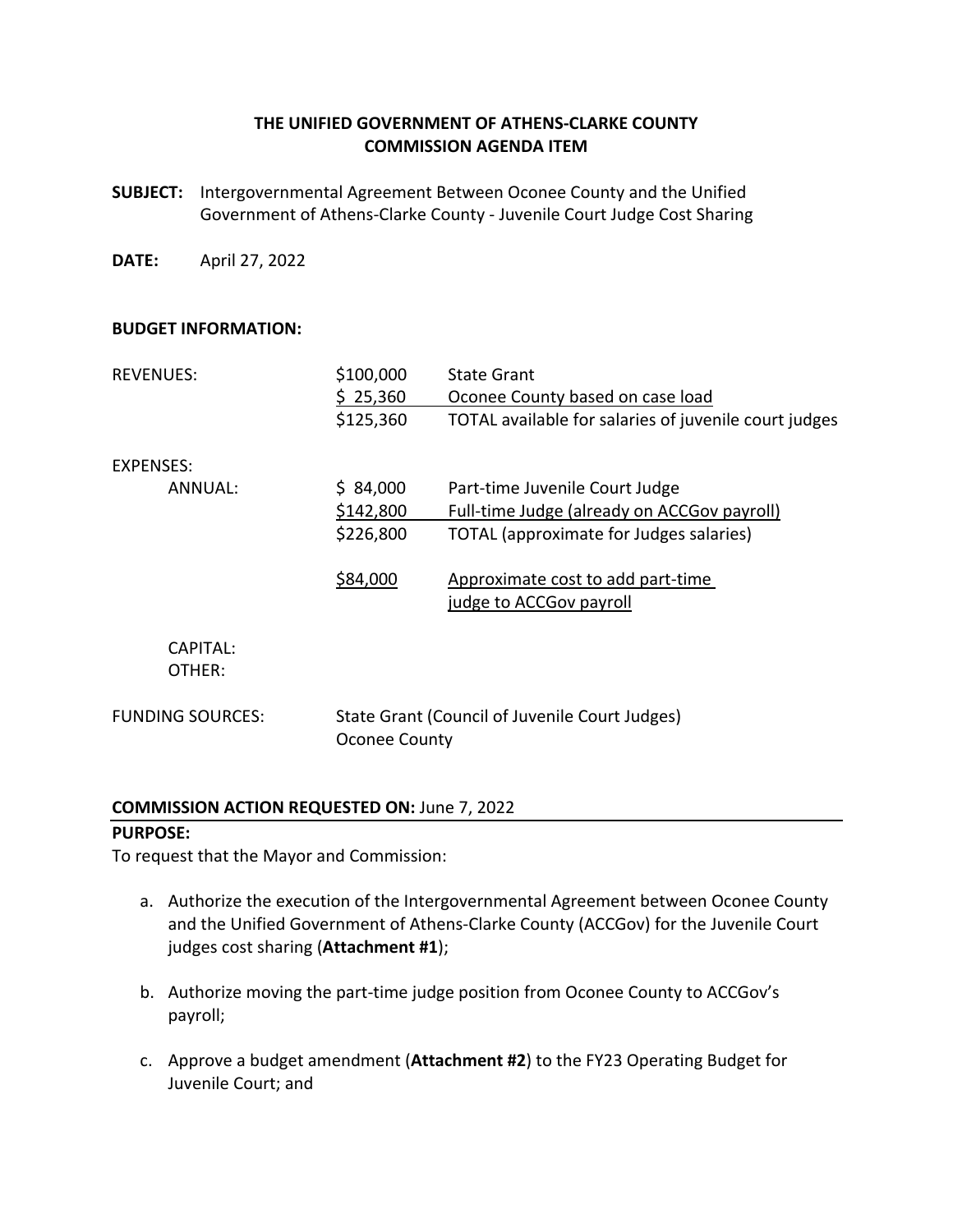d. Authorize the Mayor and appropriate staff to execute all related documents and to allocate the budget based on the intergovernmental agreement.

# **HISTORY:**

- 1. On October 1, 2020, following the end of term and retirement of Judge Robin Shearer, Amanda Trimble was appointed Presiding Judge of the Juvenile Court by majority vote of all the Superior Court Judges of the Western Judicial Circuit, pursuant to O.C.G.A. § 15‐11‐50 and O.C.G.A § 15‐11‐52,.
- 2. On October 1, 2020, Kamau Hull was appointed as the part-time judge for Juvenile Court by majority vote of all the Superior Court Judges of the Western Judicial Circuit.
- 3. On February 23, 2022, staff received notice of ARPA grant funds awarded to the Western Judicial Circuit. This included \$26,600 to increase the number of days for the part‐time judge. Funding is guaranteed through December 31, 2022 for year one of the grant. Circuits are allowed to reapply for funding for CY23 and CY24.

## **FACTS & ISSUES:**

- 1. Athens‐Clarke County and Oconee County make up the Western Judicial Circuit, sharing two Juvenile Court judges with one being employed full‐time and one being employed part‐ time. Currently, the full-time judge is on ACCGov's payroll, and the part-time judge is on Oconee's payroll.
- 2. O.C.G.A § 15‐11‐52 sets the minimum salary for Juvenile Court judges at no less than \$20K for each day worked weekly. The compensation of the full-time or part-time juvenile court judge is set by the Superior Court with approval of the governing authority of the counties. Following the appointment of Judge Kamau Hull as the part-time judge for Juvenile Court, the Superior Court judges decided to increase the part‐time position from an average of 2.5 days per week at \$50,000 to an average of 3 days per week at \$60,000 in order to efficiently manage the current caseload and expand mediation services to better serve the children and families that come through Juvenile Court.
- 3. Although the Juvenile Court has one full-time and one part-time judge, it is well known that the part‐time judge has historically performed the workload closer to a full‐time judge. With the appointment of two new judges in the Juvenile Court, in addition to the challenges brought on by the COVID‐19 pandemic, it is reasonable to increase the number of days for the part‐time judge.
- 4. Pursuant to O.C.G.A. § 15‐11‐52, the State shall contribute toward the salary of the judges on a per circuit basis with each circuit having one or more juvenile court judges receiving a state grant of \$100,000.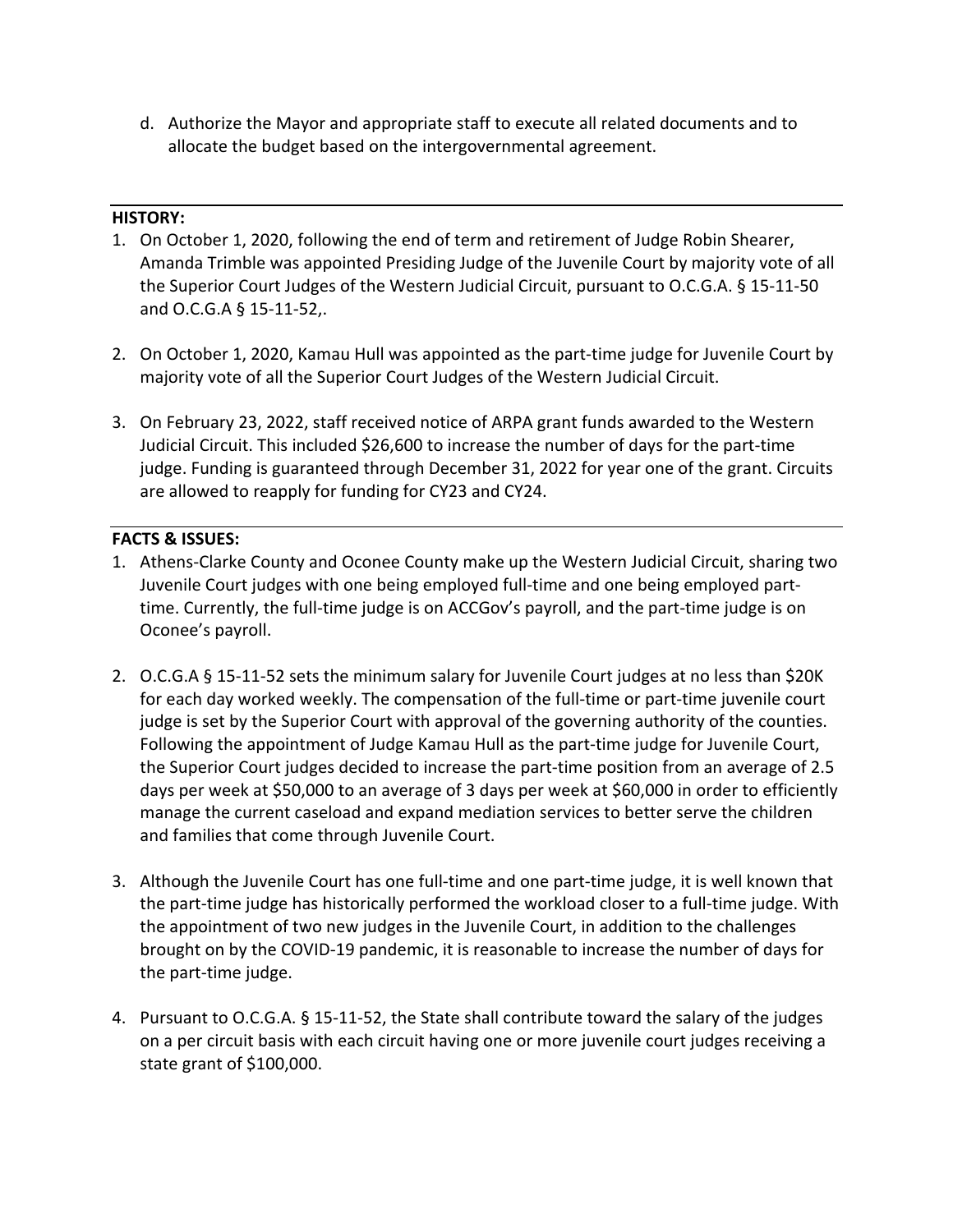- 5. Oconee County and ACCGov have agreed to move the part-time judge position to ACCGov's payroll, and in return ACCGov shall receive one hundred percent (100%) of the state grant funds, the entirety of which will be applied to the salaries of the juvenile court judges pursuant to O.C.G.A. § 15‐11‐52.
- 6. Historically, the cost sharing of the juvenile court judges has been calculated based on the case load for each respective county. Oconee County and ACCGov wish to split the additional cost of compensation and benefits for the juvenile court judges based on the relative usage of the court by each county's case load. Based on recent case counts, the mutually agreed upon amount for Oconee County's cost share is \$25,360, which is twenty percent (20%) of the juvenile court judges' approved compensation after accounting for the total state grant (**Attachment #3**).
- 7. Mayor and Commission Goals and Strategies Area: Provide responsive, equitable, and humane public safety services, including judicial operations through community collaboration.

#### **OPTIONS:**

- 1. Mayor and Commission:
	- a. Authorize the execution of the Intergovernmental Agreement between Oconee County and the Unified Government of Athens‐Clarke County (ACCGov) for the Juvenile Court judges cost sharing (**Attachment #1**).
	- b. Authorize moving the part-time judge position from Oconee County to ACCGov's payroll;
	- c. Approve a budget amendment (**Attachment #2**) to the FY23 Operating Budget for Juvenile Court; and
	- d. Authorize the Mayor and appropriate staff to execute all related documents and to allocate the budget based on the intergovernmental agreement.
- 2. Mayor and Commission deny acceptance of the intergovernmental agreement between Oconee County and the Unified Government of Athens‐Clarke County.
- 3. Mayor and Commission defined option.

#### **DEPARTMENT RECOMMENDED ACTION:** Option #1 a, b, c & d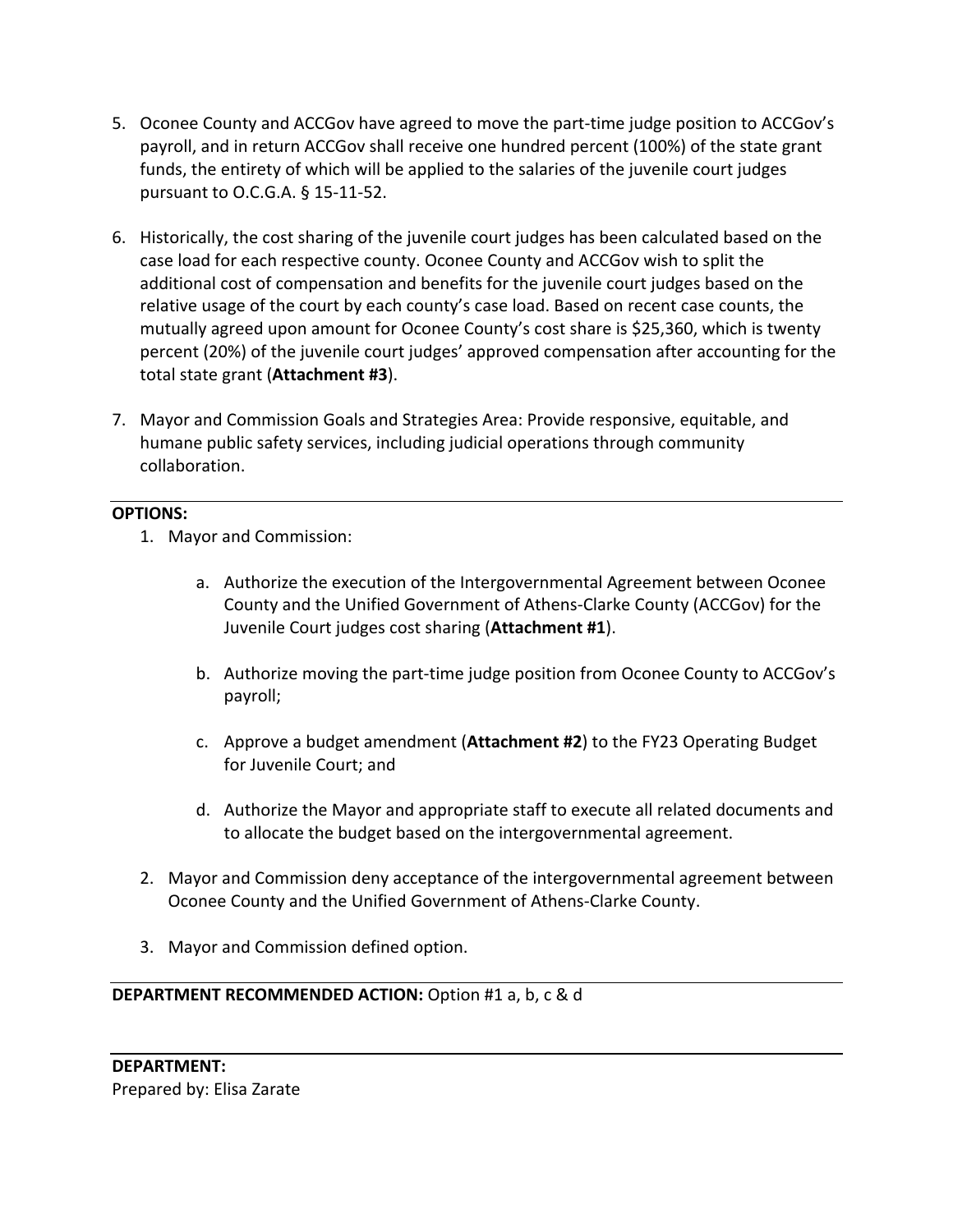*Elisa Zarate* 4/27/2022

Elisa Zarate Date:

**ADMINISTRATIVE COMMENTS:** 

**ADMINISTRATIVE RECOMMENDATION:** Option #1 a, b, c, & d

Jui M. Will

Manager **Date:** 

May 11, 2022

**ATTACHMENTS:** 

Attachment 1 ‐ Intergovernmental Agreement Attachment 2 – Budget Ordinance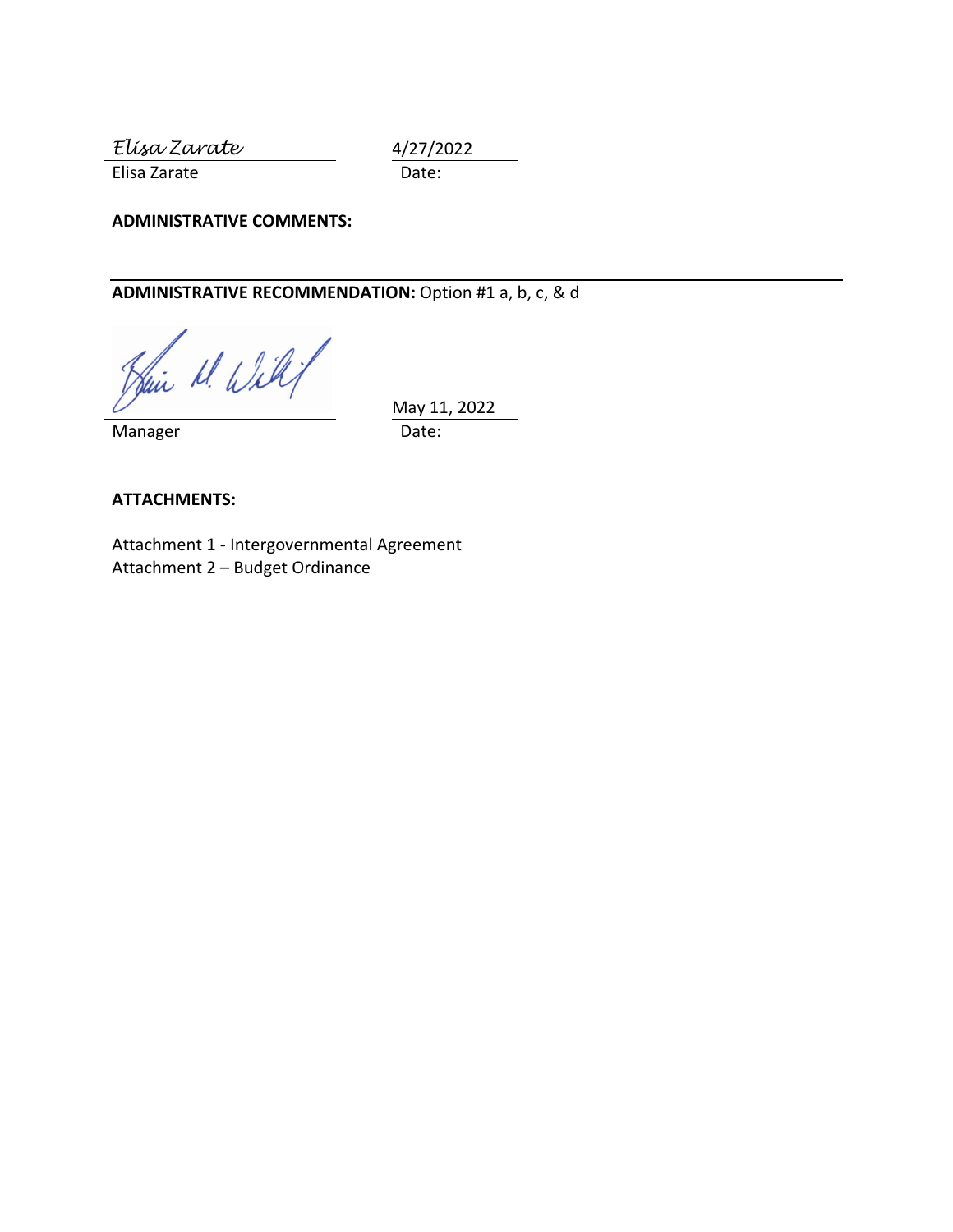# **INTERGOVERNMENTAL AGREEMENT BY AND BETWEEN OCONEE COUNTY AND THE UNIFIED GOVERNMENT OF ATHENS-CLARKE COUNTY**

This Intergovernmental Agreement, made and entered into as of the effective date hereinafter described, by and between Oconee County, Georgia, a body politic and corporate and a political subdivision of the State of Georgia ("OCONEE"), and the Unified Government of Athens-Clarke County, Georgia, a body politic and corporate and a political subdivision of the State of Georgia (the "ACCGov"),

# WITNESSETH:

 WHEREAS, the Constitution of the State of Georgia authorizes governments in this state to enter into contracts with each other for governmental purposes; and

 WHEREAS, Athens-Clarke County and Oconee County makes up the Western Judicial Circuit, and as such, share two juvenile court judges with one being employed full-time and one being employed part-time; and

 WHEREAS, pursuant to O.C.G.A. § 15-11-52 the compensation of the full-time or parttime juvenile court judge shall be set by the superior court with approval of the governing authority of the counties; and

WHEREAS, further pursuant to O.C.G.A. § 15-11-52 the state shall contribute toward the salary of the judges on a per circuit basis with each circuit having one or more juvenile court judges receiving a state grant of one hundred thousand dollars (\$100,000); and

 WHEREAS, OCONEE and ACCGOV agree that ACCGOV shall place both judges on ACCGov payroll and in return ACCGov shall receive one hundred percent (100%) of the state grant funds, the entirety of which will be applied to the salaries of the juvenile court judges pursuant to O.C.G.A.  $\&$  15-11-52; and

 WHEREAS, OCONEE and ACCGov wish to split the additional cost of compensation and benefits for the juvenile court judges based on the relative usage of the court by each county's case load.

 NOW THEREFORE, for and in consideration of the mutual covenants contained herein, the sufficiency of such consideration being hereby acknowledged, the parties do hereby agree as follows:

# 1. Payment by OCONEE to ACCGOV

a. Subject to the provisions of this section, OCONEE will be responsible for reimbursing ACCGOV the agreed upon share of the juvenile court judges' approved compensation after accounting for the total state grant. For the Fiscal Year 2023 this amount shall be \$25,360.00 and the method of calculating same is attached as Exhibit A.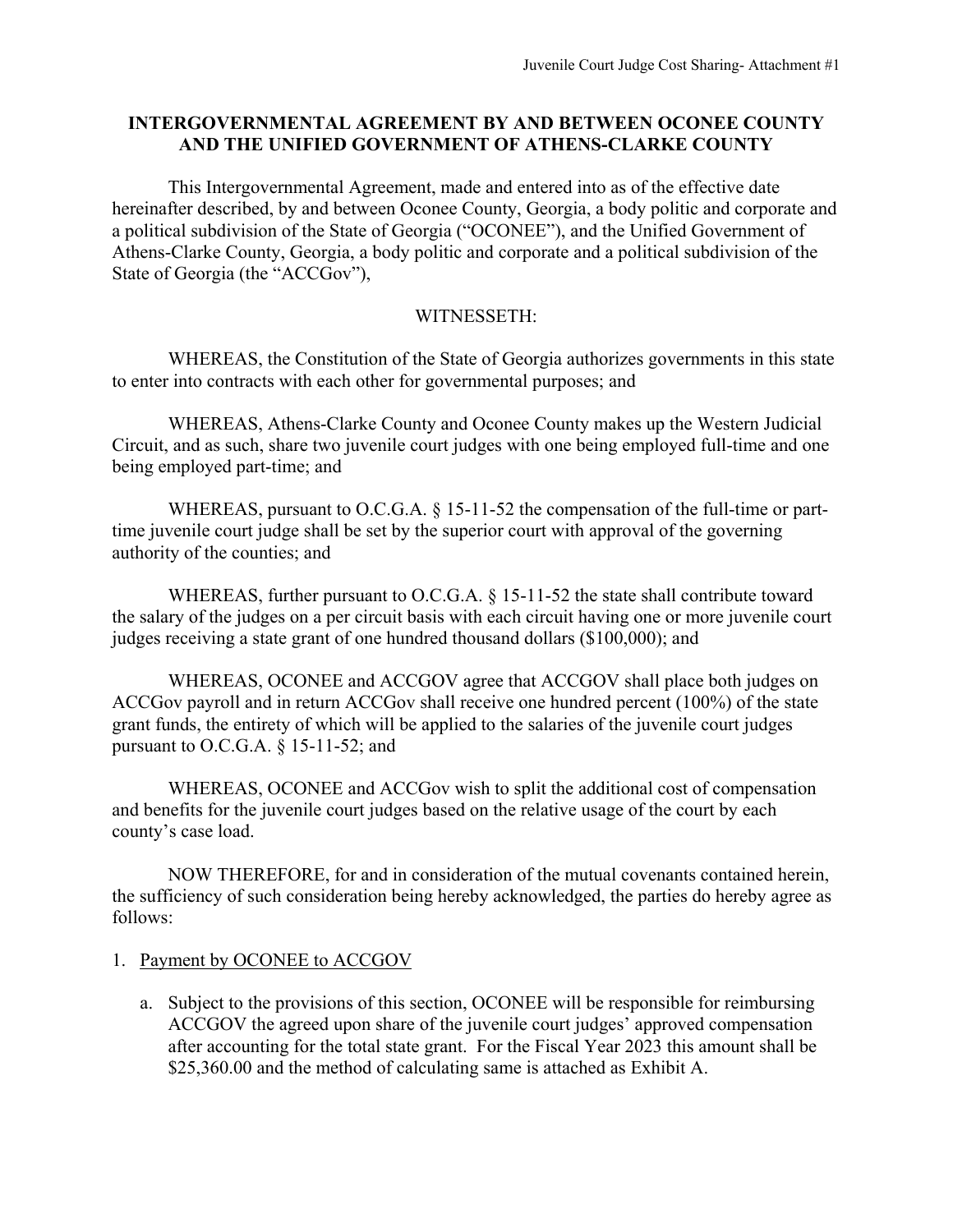- b. The parties agree that they will review the amount paid hereunder every three years and include in that review consideration for the case load, approved benefits and approved compensation. Changes to juvenile court judges' compensation or benefit package should be approved by both counties for inclusion in the 3-year review.
- c. All payments by OCONEE to ACCGOV shall be made by September  $15<sup>th</sup>$  of each year during the term of this Agreement and shall be sent to the following address:

Athens-Clarke County Government Attn: Finance Department 375 Satula Avenue Athens, GA 30601

- 2. It is mutually agreed between the parties hereto that this Agreement shall be deemed to have been executed in the State of Georgia, and that all questions of interpretation and construction shall be governed by the laws of the State of Georgia.
- 3. The covenants herein contained shall, except as otherwise provided, accrue to the benefit of and be binding upon the successors and assigns of the parties hereto.
- 4. If any provision of this amendment is determined to be invalid or unenforceable, the remaining provisions shall remain in force and unaffected to the fullest extent permitted by law and regulation.
- 5. Nothing contained herein shall be construed as conferring upon or giving to any person, other than the parties hereto, any rights or benefits under or by reason of this Agreement.
- 6. The above "Whereas" clauses are hereby incorporated by reference as though fully set forth herein.
- 7. This Agreement supersedes all prior negotiations, discussion, statements and agreements between the parties and constitutes the full, complete and entire agreement between the Parties with respect hereto; no member, officer, employee or agent of either party has authority to make, or has made, any statement, agreement, representation or contemporaneous agreement, oral or written, in connection herewith, amending, supplementing, modifying, adding to, deleting from, or changing the terms and conditions of this Agreement. No modification of or amendment to this Agreement will be binding on either Party hereto unless such modification or amendment will be properly authorized, in writing, properly signed by both Parties and incorporated in and by reference made a part hereof.
- 8. The initial term of this agreement shall begin July 1, 2022, and shall run for a period of ten years with two automatic renewals of five years each. Either party may elect to not renew this agreement by giving written notice to the other party between July 1 and December 31 of the last year of the then current term.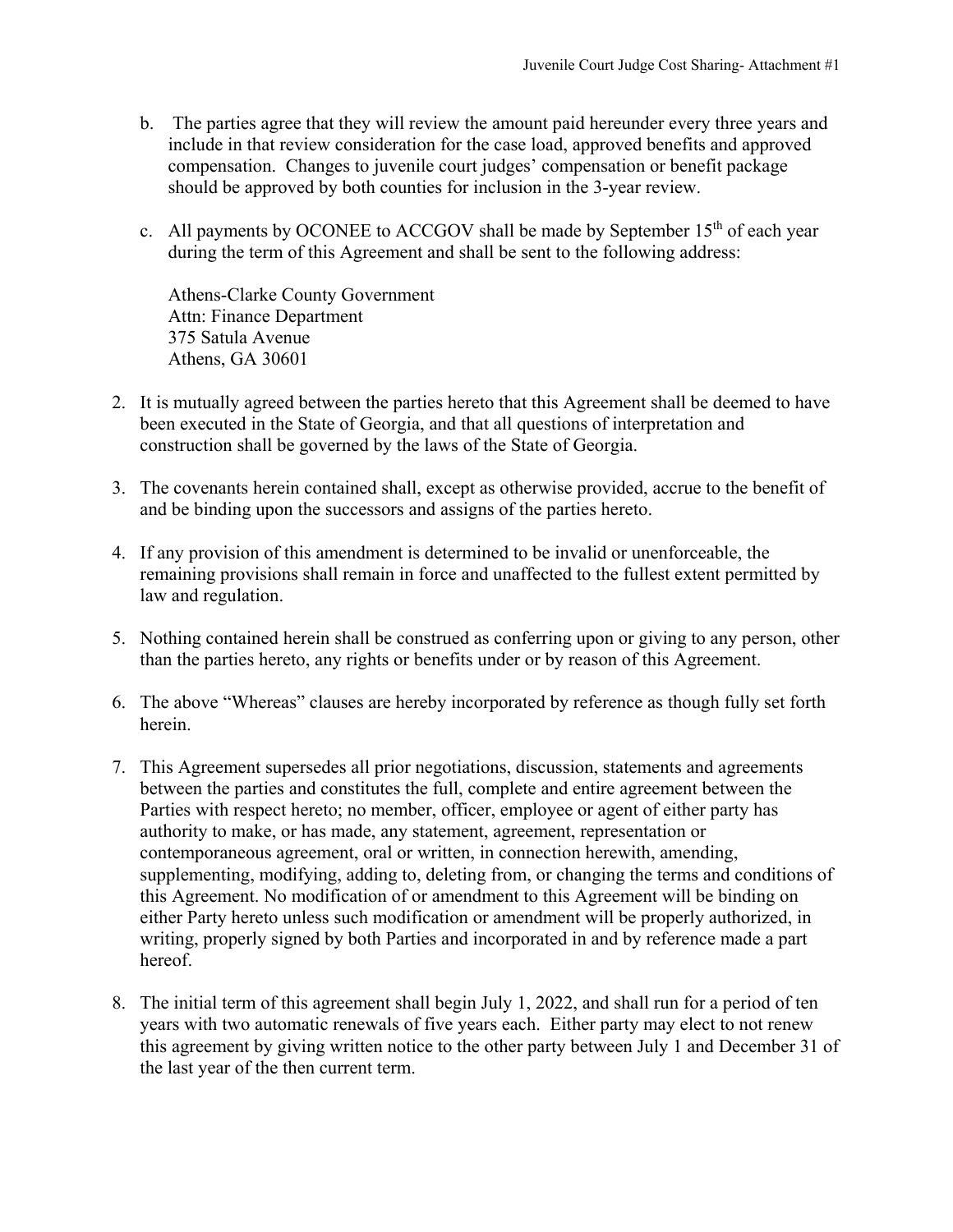9. The effective date shall be the date that the last party hereto executes this Agreement.

In Witness Whereof, the parties hereto have executed this Agreement as of the effective date described hereinabove.

# OCONEE COUNTY BOARD OF COMMISSIONERS

By:

Chairman, Oconee County Board of Commissioners

Attest:

Clerk of Commission

**(SEAL)** 

# THE UNIFIED GOVERNMENT OF ATHENS-CLARKE COUNTY, GEORGIA

By:

Mayor

Attest:

Clerk of Commission

**(SEAL)**